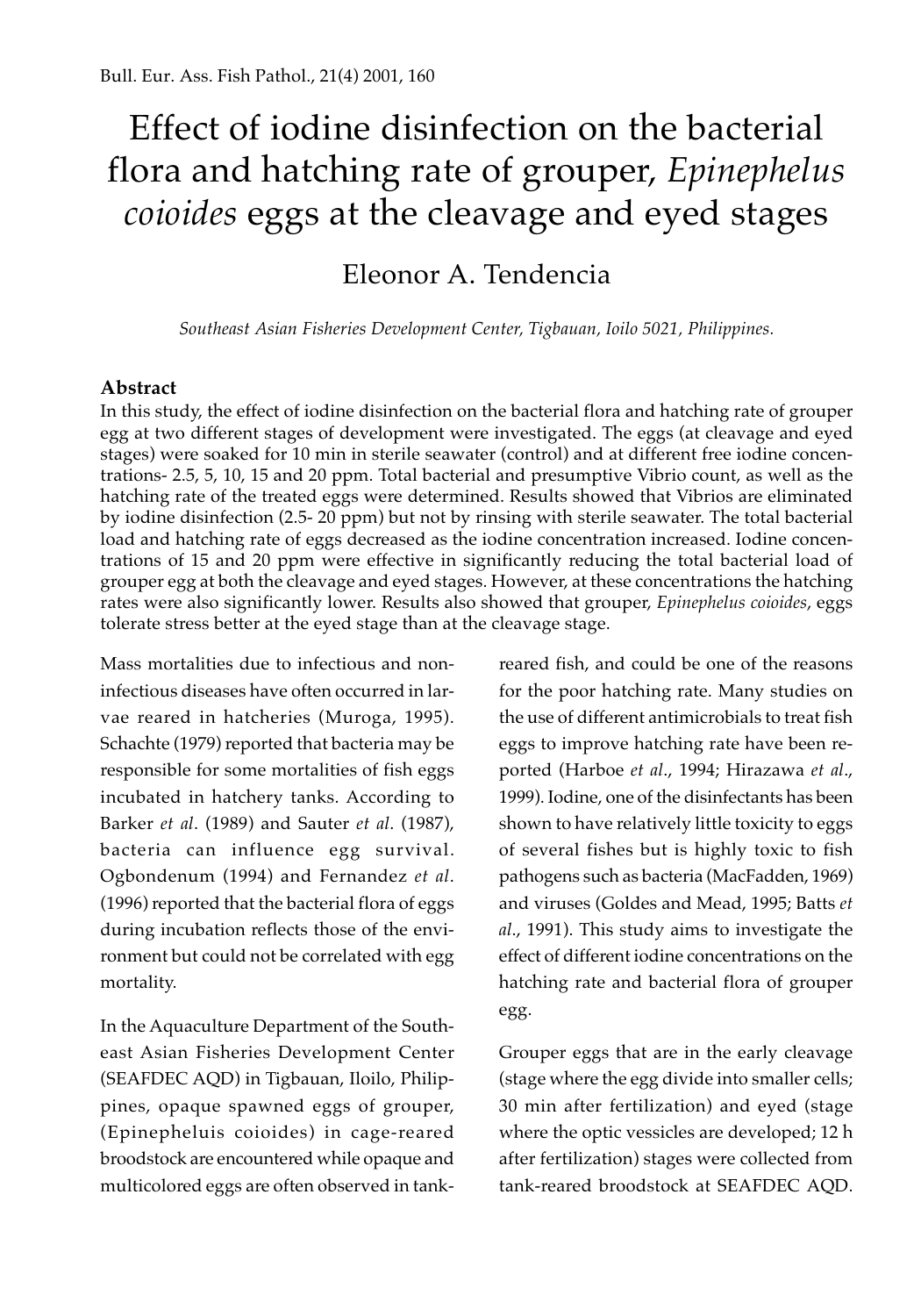| Egg stage | Iodine                                                | Bacterial count $(cfu/20$ eggs)* |                                  | Hatching             |
|-----------|-------------------------------------------------------|----------------------------------|----------------------------------|----------------------|
|           | concentration (ppm) Presumptive Vibrio Total bacteria |                                  |                                  | rate $(\%)^*$        |
| Cleavage  | $\theta$                                              | $5.8 \times 10^{1}$              | $6.66 \times 10^{4}$ cde         | $73.5~^{bc}$         |
|           | 0.25                                                  | $\theta$                         | $1.36 \times 10^{4}$ bcde        | 80.2 bc              |
|           | 5                                                     | $\theta$                         | $3.04 \times 10^{3}$ bcd         | $74.5~^{bc}$         |
|           | 10                                                    | $\Omega$                         | $1.95 \times 10^{3 \text{ bc}}$  | $72.9~{\rm bc}$      |
|           | 15                                                    | $\Omega$                         | 7.24 $\times$ 10 <sup>2 ab</sup> | $60.5$ <sup>ab</sup> |
|           | 20                                                    | $\theta$                         | $2.95 \times 10^{2}$ ab          | 43.9a                |
| Eyed      | $\Omega$                                              | $7.16 \times 10^{1}$             | $1.35 \times 10^{5}$ cde         | $94.2$ $c$           |
|           | 0.25                                                  | $\theta$                         | $3.72 \times 10^{5}$ e           | 92.0 <sup>c</sup>    |
|           | 5                                                     | $\theta$                         | $1.48 \times 10^{5}$ cde         | 90.9 <sup>c</sup>    |
|           | 10                                                    | $\theta$                         | $1.99 \times 10^{5}$ de          | 83.9 bc              |
|           | 15                                                    | $\theta$                         | $4.57 \times 10^{3}$ ab          | $84.5~^{bc}$         |
|           | 20                                                    | $\theta$                         | 5.80 $\times$ 10 <sup>1 a</sup>  | $68.3~{\rm^{bc}}$    |

Table 1. Bacterial count and hatching rate off eggs disinfected with different iodine concentrations for 10min. \*Mean of three spawning batches. Values in the same column with the same superscripts are not significantly different (P $>0.01$ ). cfu = colony forming units, ppm = parts per million.

Only the fertilized eggs, which are floating and transparent (Hussain and Higuchi, 1980) were processed for bacterial count and viability test. Eggs from three spawnings were processed in this study.

To determine the effect of Iodine on the hatching rate, one hundred eggs were placed in aerated beakers with 500 ml iodine (Argentyne) solution with the following concentrations- 2.5 ppm, 5 ppm, 10 ppm, 15 ppm and 20 ppm (free  $\text{I}_2$ ). The eggs were soaked in the iodine for ten minutes and transferred to an iodine disinfected strainer (20 ppm for 10 min rinsed in sterile seawater for 30 sec) and rinsed with flowing autoclaved (121  $\rm{^{\circ}C}$  for 15 min) seawater for 30 seconds to remove the disinfectant. For the control  $(0 \text{ ppm } I_2)$ , the eggs were aerated in 500 ml autoclaved seawater and rinsed with flowing autoclaved seawater as in the disinfected eggs. Rinsed eggs were placed in sterile flasks with 500 ml autoclaved seawater provided with aeration.

The eggs were incubated until hatched and the number of eggs that hatched were counted. There were three replicates for each treatment.

To determine the effect of the different iodine concentrations on the microflora of grouper eggs, five replicates of 20 eggs each were soaked in different free iodine concentrations (2.5, 5, 10, 15, 20, ppm for 10 min) in a petri dish. The eggs were then transferred into an iodine disinfected strainer (20 ppm for 10 min) and rinsed with autoclaved seawater as described above. The control was also processed as described. The control and the disinfected and rinsed eggs (20 pcs) were homogenized in autoclaved sterile seawater (1ml) in sterile test tubes using a sterile glass rod using and five serial ten-fold dilutions were made. Aliquots, 0.1 ml, of each dilution were plated in duplicate onto Thiosulphate Citrate Bile salt Sucrose Agar (TCBS)(BBL), a presumptive Vibrio medium, and Zobell's medium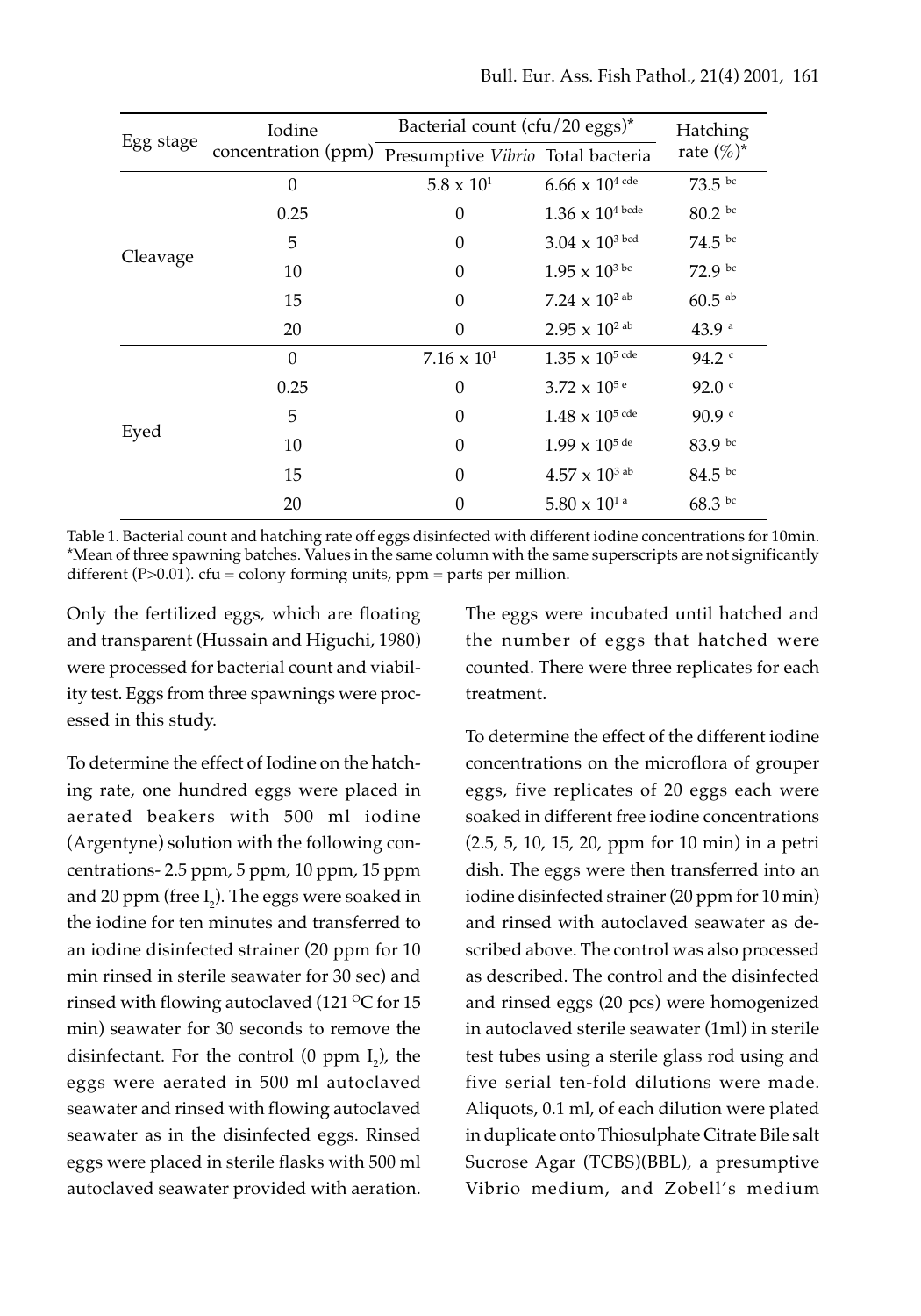(ZM)(Aaronson, 1970), a general medium. Colonies were counted after 24 h and 72 h incubation at 35  $\mathrm{^{\circ}C}$ , respectively.

Results were analyzed using analysis of variance (ANOVA) and Duncan's Multiple Range Test (DMRT) and correlation analysis using the Statistical Program for the Social Sciences (SPSS).

Presumptive *Vibrio* spp were recovered from the sterile seawater rinsed eggs and not from eggs that were disinfected with the  $\mathrm{I}_\mathrm{2}$  solutions (2.5- 20 ppm)(Table 1). This implies that the presumptive Vibrio recovered in these two stages are found on the egg surface only and  ${\rm I}_2$  disinfection (2.5 - 20 ppm) is effective in reducing the number of *Vibrio* spp. on the egg surface. Table 1 shows the bacterial level and hatching rate of grouper eggs disinfected with different iodine concentrations for 10 minutes. The bacterial level was lowest in eggs disinfected with 20 ppm.  $I_2$ . Generally, it is observed that as the  $I<sub>2</sub>$  concentration increases the bacterial count decreases, as does the hatching rate. Results showed that  $\mathrm{I}_\mathrm{2}$  disinfection reduced the presence of bacteria on grouper eggs and reduced bacterial growth was observed in eggs disinfected with higher  ${\rm I}_{{}_2}$  concentrations (Table 1). This suggests that iodine was effective in disinfecting grouper eggs. At the cleavage stage bacterial level in eggs disinfected with 15 and 20  $ppm$   $\rm I_{_2}$  was significantly lower than the control. However, disinfection with 15 and 20 ppm  $I<sub>2</sub>$  also significantly decreased the hatching rate (P<0.01)(Table 1). This shows that the use of 15 and 20 ppm  $I<sub>2</sub>$  for 10 min is not practical for disinfection of grouper eggs at cleavage stage. This is similar to the observation of Hirazawa *et al*. (1999) in spotted halibut eggs,

where hatching in eggs disinfected one hour after fertilization was significantly lower than the control group. At eyed stage, disinfection of *E. coioides* eggs with 20  $ppm$   $I_{2}$  significantly lowered the bacterial count (P<0.01). However, the hatching rate was also significantly lower than the control (P<0.01).

Fowler and Banks (1990) reported that adverse effect of iodophor treatment in fall chinook salmon eggs was most evident at the eyed stage of egg development. In red sea bream eggs, bacterial load of those treated with iodophor was significantly lower than the control group at all developmental stages although, it is at the morula stage where the highest hatching rate was observed (Hirazawa *et al*., 1999). Results also showed that there was a significant difference in the hatching rate of eggs disinfected with different iodine concentrations at the cleavage and eyed stage (P<0.01). Higher hatching rate was observed in the eyed stage. This suggests that eggs can tolerate mechanical stress better at the eyed stage. Holmefjord and Bolla (1988) reported that Atlantic halibut eggs can tolerate mechanical stress after blastopore closure. Bacterial levels in eggs at the cleavage and eyed stage were not significantly different (P>0.01) although those at the eyed stage did appear to have a slightly higher bacterial load. A similar observation was reported by Barker *et al*. (1989), who reported that bacterial numbers increased with progressive incubation periods.

Results showed that a correlation exists between the bacterial count and  $\mathrm{I}_\mathrm{2}$  concentration at both the cleavage and the eyed stage. At the cleavage stage, the hatching rate was correlated with the  $\mathrm{I}_\mathrm{2}$  concentration but not with